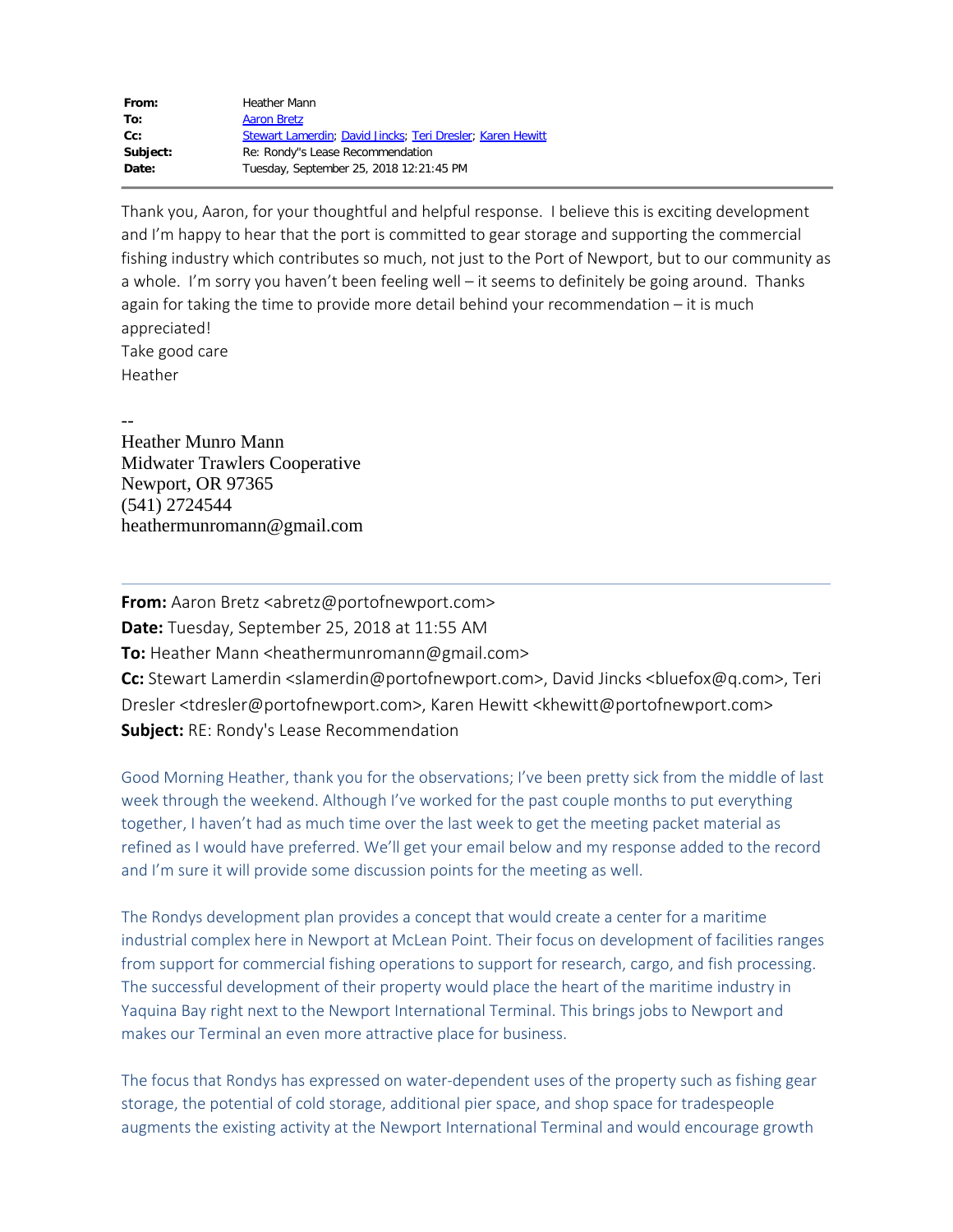of that activity. All of these possible developments in close proximity improves the marketability of the International Terminal.

It's important to understand for context that Rondys has provided proper notifications to the Port under the lease terms of their intent to dissolve the existing lease. They included the gear storage area adjacent to the Terminal in that notification. Rondys was clear that they are open to renegotiating the terms of use of that gear storage area to allow the Port to continue its gear storage operation there. This would likely require a new or amended lease on the gear storage area very soon.

The Port intends to continue storing fishing gear in the same capacity as it has in recent years. If we cannot negotiate an advantageous use of the current gear storage area, we will be able to store the gear on Port Property adjacent to the Terminal building. We are currently working to renegotiate the terms of use of the gear storage area.

Gear storage is currently the #1 revenue revenue producer at the Terminal, so it is a very important revenue stream to the Port, and the service is absolutely vital to ongoing fishing operations. We intend to continue that service to the greatest extent possible because we are the primary largescale provider of fishing gear storage in this estuary. The long-term plans by Rondys to build a gear storage warehouse would provide a different type of service than the Port currently provides; to reiterate, the Port has no short or long-term intent to step away from a gear storage operation as we currently run.

I imagine that there may be concerns from current users of the gear storage area about their continued use, and whether or not the gear storage option at the Port would go away after Rondys builds a gear storage area. We are planning to continue our service as we have provided it in the past. The details of how we will do that within the Port will have to get worked out over the next month or so. I do understand the concern that might exist, and I will do my best to keep talking about what we plan to do as we move ahead to ease any possible angst. Hopefully these details can help to keep everyone informed; if I've missed anything or been vague in any way, please let me know and I will do my best to explain further.

Respectfully,

Aaron Bretz Director of Operations Port of Newport 600 SE Bay Blvd. Newport, OR 97365 (541) 265-7758 (541) 541-961-3904 cell